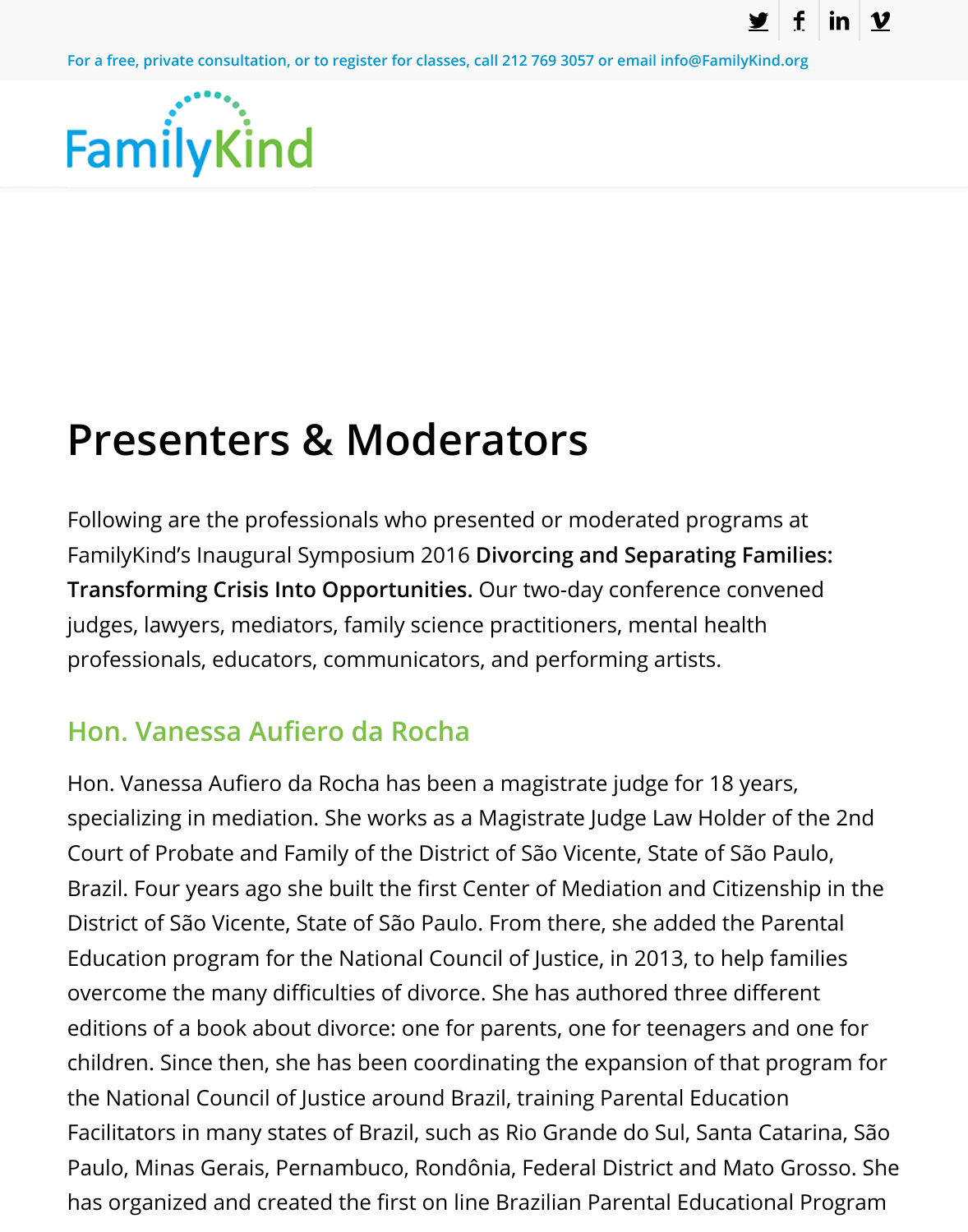for the National Council of Justice. Ms. Aufiero is involved with the Steering Group of Restorative Justice of the High Court of São Paulo, which is responsible for the implantation and expansion of Restorative Justice in the State of São Paulo. In 2015/2016, this same group was co-responsible for the first rules of Restorative Justice in Brazil. She created the project named "House of Family" in the District of São Vicente, in 2016, the seed of a new concept of Family Justice that strongly believes that as an important protagonist of the culture of Peace, the Judiciary Power must be in constant quest for other knowledge besides Law and create a dialogue with other disciplines and institutions in the hopes of building a more fair, empathic, and harmonious society."

# **Ellen Bruno**

Ellen Bruno, MA, is an award winning documentary filmmaker based in San Francisco. With a background in international relief work, Ellen's films have focused on issues at the forefront of human rights, including sex trafficking in Burma, political prisoners in Tibet, the social alienation of people with leprosy, and genocide in Cambodia. SPLIT is Ellen's first film for children. Ellen serves on the board of the International Buddhist Film Festival, the Pacific Pioneer Fund, and Ethical Traveler.Org. She is a recipient of Guggenheim and Rockefeller Fellowships, a Goldie Award for Outstanding Artists, an Alpert Award for the Arts, an Anonymous Was A Woman Award for the Arts, and was an Artist-in-Residence at the Yerba Buena Center for the Arts. Ellen earned an MA in Film at Stanford University.

# **Catherine Canadé**

Catherine Canadé, JD, helps couples and families resolve conflict outside of the court system. She is a collaborative attorney and family and divorce mediator in private practice in Brooklyn and on Long Island and also serves as a consulting and review attorney for those engaged in the mediation process. Her practice focuses on family and couples conflicts, divorce, custody and visitation, parenting and cohabitation plans, and LGBTQ and adoption triad issues. Catherine is on the Custody and Visitation Mediation Panel of the NYC Family Courts and on the mediation team at FamilyKind. She is a certified mediator and mentor at the New York Peace Institute where she trains and coaches new mediators in custody and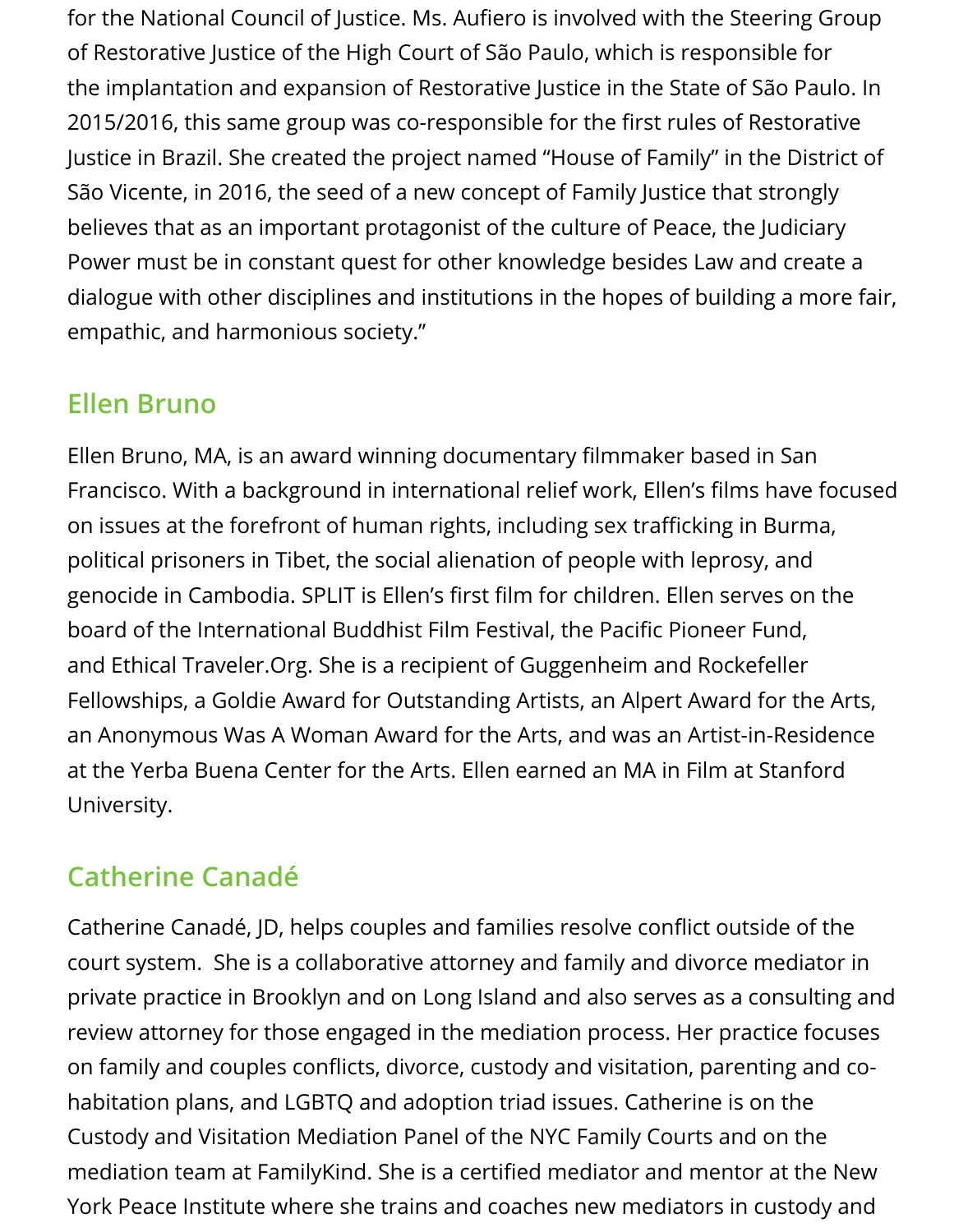visitation and child support. Catherine is a consultant for the Hunter College High School Bias and Dispute Panel, for which she conducts mediation trainings for staff and students. She is the President of the Family and Divorce Mediation Council of Greater New York. Catherine received her BA with high honors from Vassar College and her JD cum laude from the Washington College of Law at American University.

# **Robert Emery**

Robert Emery, PhD, is Professor of Psychology and Director of the Center for Children, Families, and the Law at the University of Virginia. His research focuses on family relationships and children's mental health, including parental conflict, divorce, mediation, child custody, genetically informed studies of family life, family violence, and associated legal and policy issues. He has authored over 150 scientific publications, and several books including Marriage, Divorce, and Children's Adjustment (1987; 1999, 2nd Ed); Renegotiating Family Relationships: Divorce, Child Custody, and Mediation (1994; 2011, 2nd Ed); and his two guides for parents, The Truth about Children and Divorce: Dealing with the Emotions So You and Your Children Can Thrive (2006, Plume paperback) and his recently published, Two Homes, One Childhood: A Parenting Plan to Last a Lifetime (2016, Avery). He is co-author of Abnormal Psychology (2014, 8th Ed) with Thomas Oltmanns, and recently edited the three-volume encyclopedia, The Cultural Sociology of Divorce. Dr. Emery has discussed his work on the Today Show, Good Morning America, The Jane Pauley Show, National Public Radio, in Newsweek and Time magazines, and in other print and electronic media. In addition to his research, teaching, and administrative responsibilities, Dr. Emery maintains a practice as a clinical psychologist, divorce mediator, and parenting coordinator. He is the father of five children.

# **Patricia Ann Grant**

Patricia Ann Grant, JD, has practiced family and matrimonial law since 1986. She has successfully tried cases in Family, Supreme and Appellate Courts. She is also a trained Mediator and Collaborative Law practitioner. Ms. Grant's practice focuses on divorce and custody mediation and litigation, as well as pre- and post-nuptial agreements. She has made presentations at the American Psychoanalytic Association, the American College of Forensic Psychiatry and Psychology, and the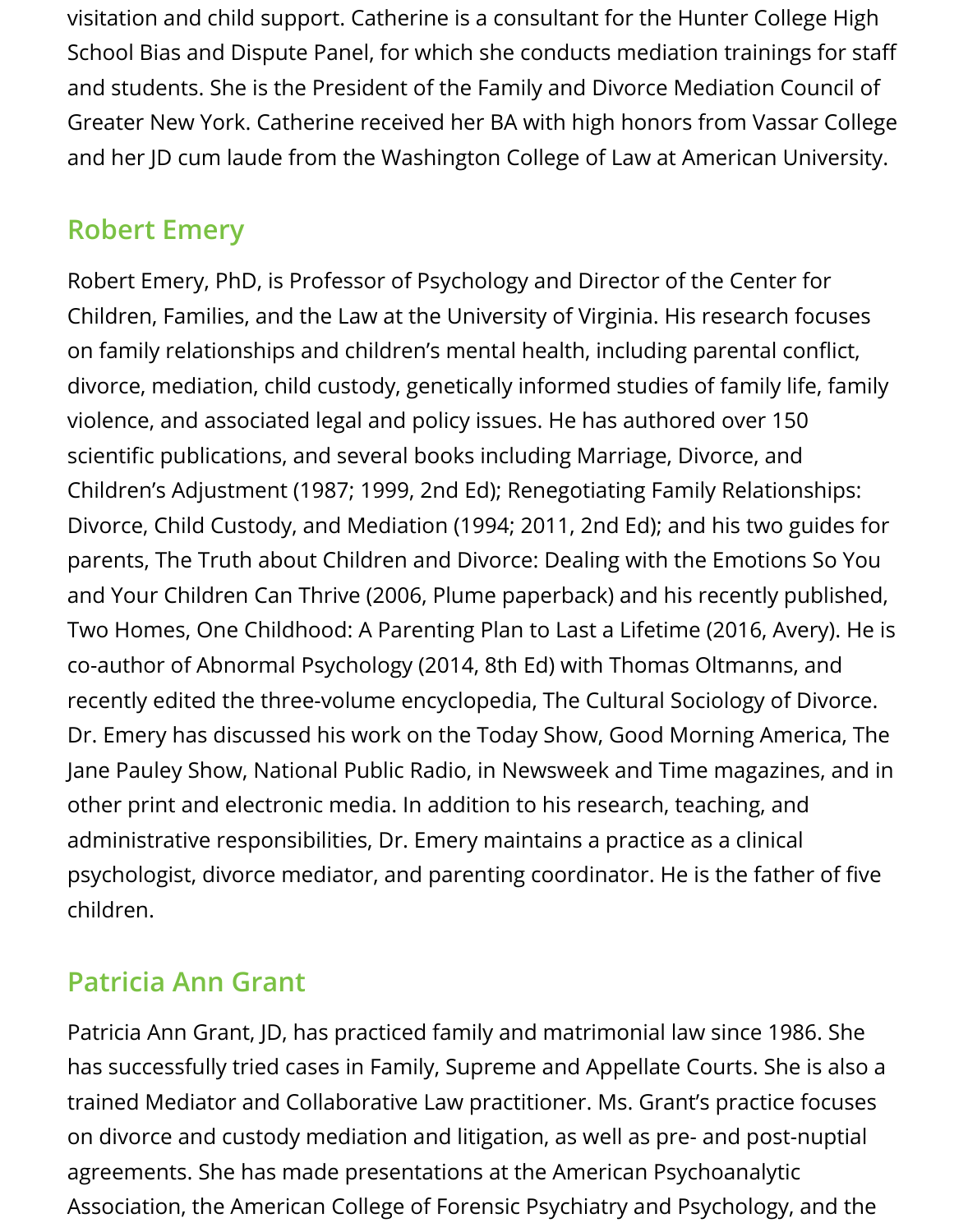New York County Lawyers' Association. She has co-authored a chapter in a book entitled A Handbook of Divorce and Custody: Forensic, Developmental and Clinical Perspectives. She is a member of the New York State Bar Association, The Association of the Bar of the City of New York and the New York Women's Bar Association. She is a past President and current Advisory Board Member of the New York Women's Bar Association. Ms. Grant also serves on the Supreme Court's Neutral Evaluation Panel. She is listed in Best Lawyers in America and has an AV Preeminent® rating from Martindale-Hubbell, evidencing that her peers rank her at the highest level of professional excellence.

# **Rachel Hundert**

Rachel Hundert is a singer/songwriter, actor, dancer, writer and director. Born and raised in Montreal, Rachel's performance career has taken her to many stages including, Feinstein's 54 Below, BB Kings, The Legendary Apollo Theater (where she won 3rd place for singing gospel), the Metropolitan Room, Don't Tell Mama, The Living Room, and the Knitting Factory. Rachel has written and performed five solo shows in various cabaret venues in NYC. Rachel will soon be featured in a short film entitled Broken Vines for which she wrote a song, choreographed a dance, and played the role of "Young Guinevere." Rachel can be heard on the just-released album, Irving Berlin Songbook: Rare and Unrecorded Songs.

#### **James Katz**

James Katz, PhD, is the Feld Family Professor of Emerging Media at Boston University's College of Communication where he directs its Center for Mobile Communication Studies and Division of Emerging Media. His research on the Internet, social media and mobile communication, especially in terms of its consequences for social relationships, has been internationally recognized. His latest book is Philosophy of Emerging Media: Understanding, Appreciation, Application, co-edited with Juliet Floyd (Oxford University Press). He is also the coauthor of The Social Media President: Barack Obama and the Politics of Citizen Engagement, (Macmillan). Katz holds two patents, one of which has been patented internationally, and his academic writings have been translated into seven languages.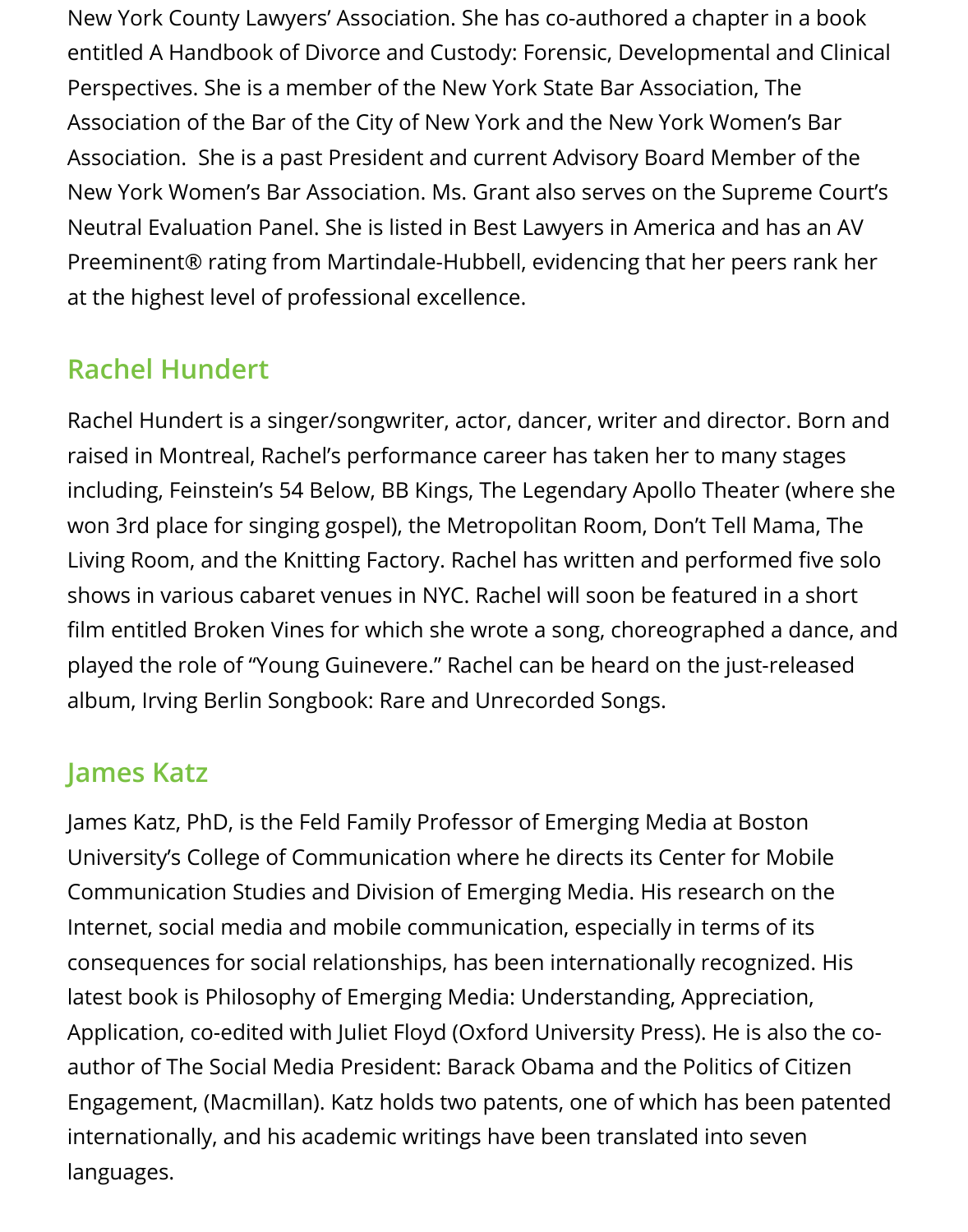#### **Matthew Kiernan**

Matthew G. Kiernan, JD, after 20 years in the New York State Court System, on February 1, 2016, assumed the position of Director of Pilot Projects for the Center for Children, Families and the Law at the Maurice A. Deane School of Law, where he assists the Honorable A. Gail Prudenti, the Center's Executive director, in all phases of the operation. Mr. Kiernan also sits on the Center's Executive Board. In addition, Mr. Kiernan serves as the Faculty Administrative Editor of The Family Court Review, a peer-reviewed quarterly published under the auspices of the AFCC. Before joining Hofstra Law, Mr. Kiernan was the Special Counsel to the Chief Administrative Judge of the Courts of NY State, where his advice was sought on a variety of issues involved in the administration with 3,600 judges and an annual budget in excess of \$2 billion.10 years prior to this, Matthew Kiernan served in the Appellate Division for the Second Judicial Department, ultimately attaining the position of Clerk of the Court, the highest-ranking non-judicial employee in one of the busiest appellate courts in the U.S.. Mr. Kiernan has been a frequent lecturer throughout the metropolitan area, including seminars sponsored by the New York State Bar Association, the Unified Court System, the Nassau and Suffolk bar associations.

# **April Kuchuk**

April Kuchuk, PhD, has recently retired as the supervising psychologist of Bellevue Hospital's Child Protection & Development Center, a position she held for over 25 years. As an expert in divorce and custody matters, as well as child abuse, Dr. Kuchuk has consulted for New York City District Attorneys' Offices, NYC Police Dept., NYC Administration for Children's Services, NYC Society for the Prevention of Cruelty to Children, FBI. Legal Aid Society, Lawyers for Children, and The Children's Law Center. Dr. Kuchuk is also regularly appointed to be a neutral child custody evaluator by the NYC Supreme and Family Courts. In addition to conducting psychotherapy with children and adults, Dr. Kuchuk works as a parenting coordinator; helping divorcing couples amicably disengage, developing childcentered custody plans, and mediating and arbitrating disputes post-judgment. Dr. Kuchuk received her doctorate in clinical psychology from New York University (NYU), and is an Adjunct Professor at City College's doctoral training program in clinical psychology.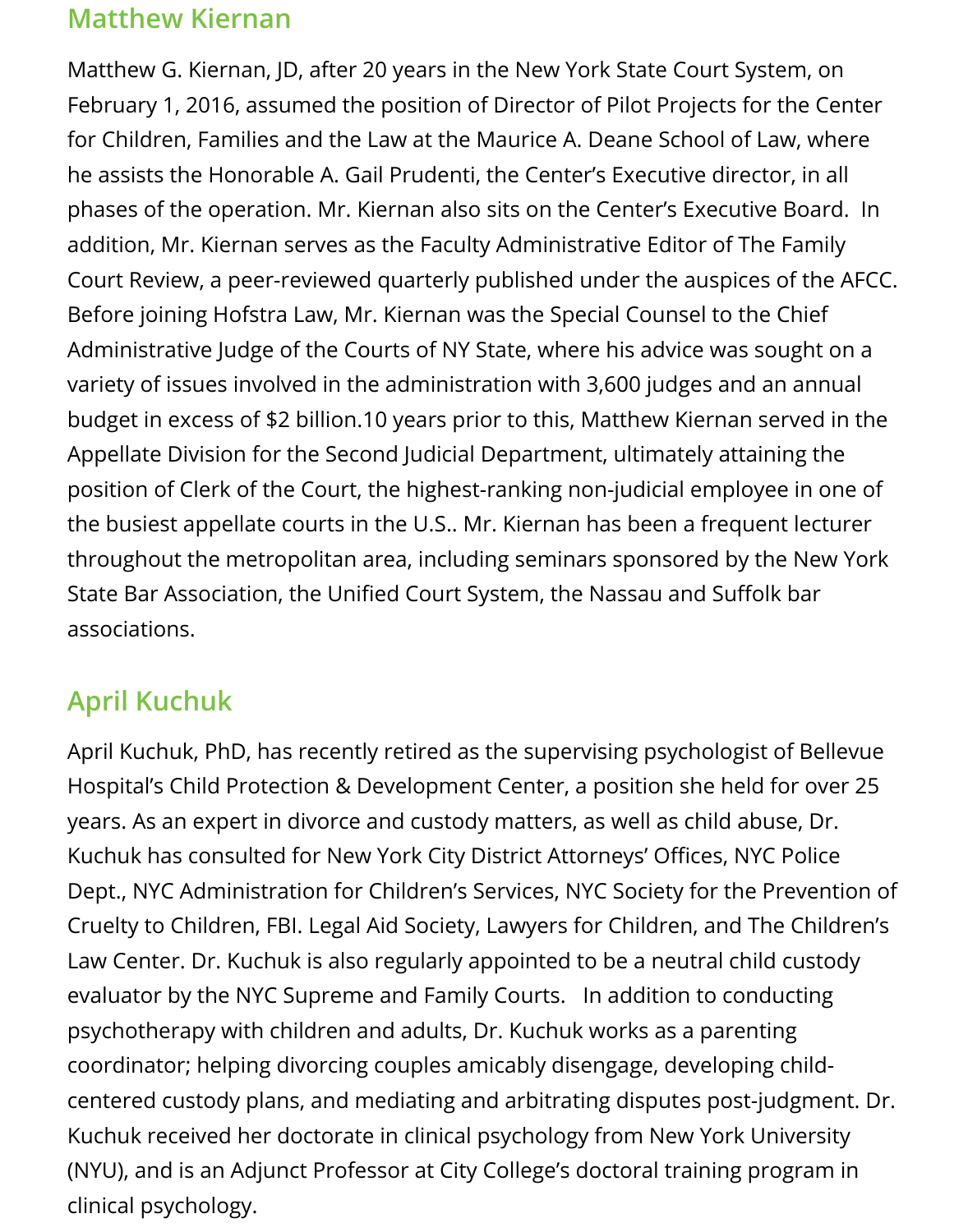#### **Eric Louis Martin**

Eric Louis Martin, pianist, has performed extensively throughout the United States, Europe, Central America and Africa. At the invitation of the Centro Cultural de Costarricense Norteamericano, Dr. Martin represented the U.S. as a cultural ambassador throughout Costa Rica, performing concerts and conducting master classes. Eric has performed in New York at Avery Fisher Hall and Merkin Hall at Lincoln Center, and The Roosevelt House and Weill Recital Hall at Carnegie Hall. He is the recipient of numerous awards and scholarships including the National Teachers Association Piano Competition, the Dalies Franz Memorial Scholarship, and the Nena Plant Wideman International Piano Competition. He also accompanies performers from the Metropolitan Opera and the Broadway circuit. For two seasons, Dr. Martin toured as the music

director/performer/actor/composer with the internationally acclaimed, The Paper Bag Players. Dr. Martin performed classical concerts and lectured on the Sea Cloud II as part of the Metropolitan Museum tours. He has served on the faculties of The Boston Conservatory and The Nightingale-Bamford School. He also performs regularly at New York's newest cabaret space, Feinstein's 54 Below, The Piano Lounge at Etc. Etc., and the Metropolitan Room. Dr. Martin received his degrees: DMA at the University of Texas at Austin, MM at Louisiana State University, and BM at Loyola University in New Orleans.

# **Monica Michell**

Monica Michell, MD, is a child, adolescent and adult psychiatrist and psychoanalyst in private practice. She is on faculty in the Psychiatry department and in the Child Study Center at NYU. She also teaches courses on depression and child development in the Institute for Psychoanalytic Education at NYU. In the past, she has served as the Chief of Child and Adolescent Psychiatry at Lenox Hill Hospital, and as the Chair of the Child Psychotherapy Program at the NYU Psychoanalytic Institute. Prior to these appointments, she served as Assistant Unit Chief of the Adolescent Unit at Bellevue Hospital. She received her undergraduate degree from Vassar College, her adult psychiatry training at NYU and her child psychiatry training at Columbia College of Physicians and Surgeons.

# **Hon. Jane Pearl**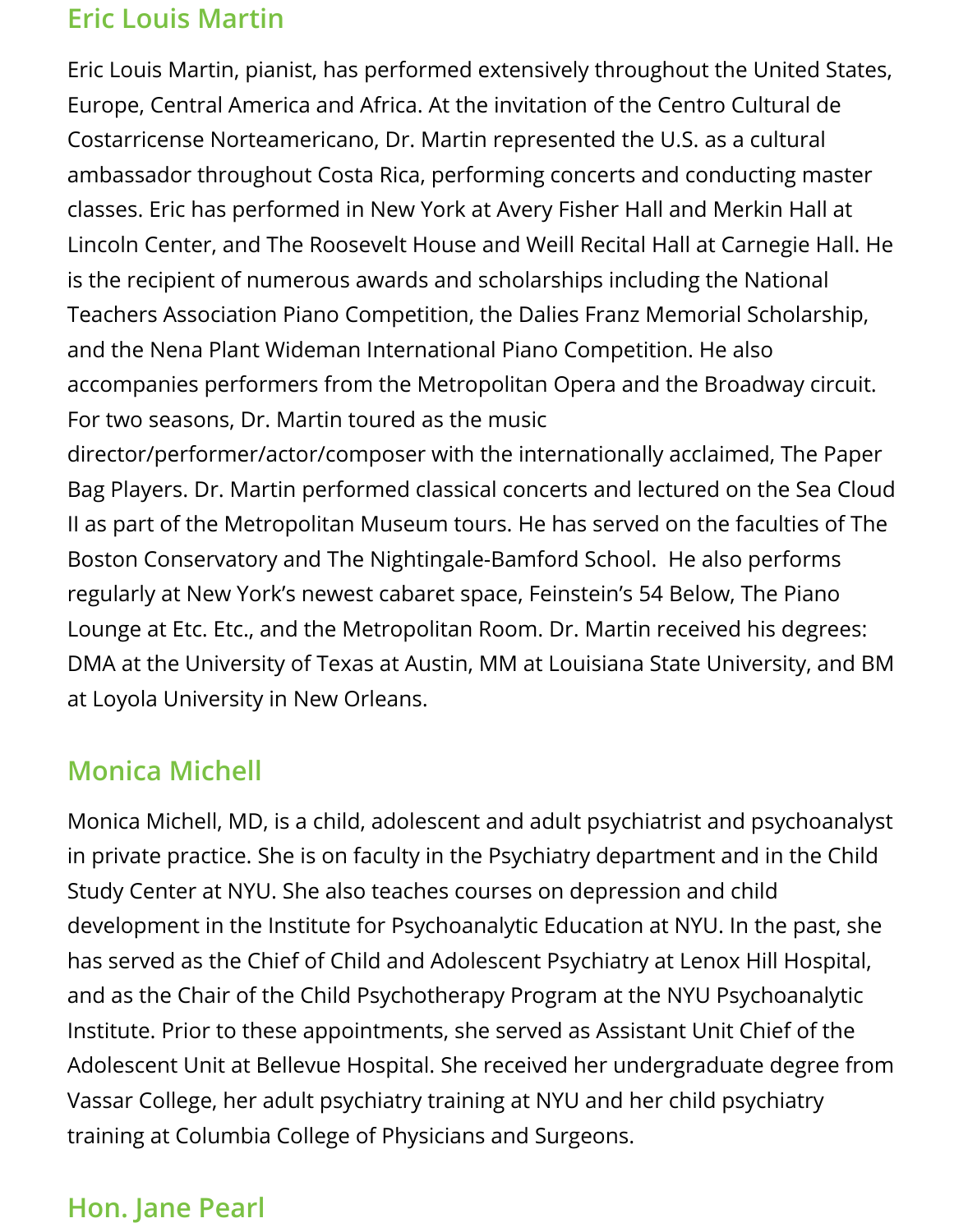Hon. Jane Pearl was appointed to the New York City Family Court bench in 2000 by Mayor Rudolph Giuliani, and was reappointed in 2009 by Mayor Michael Bloomberg. Judge Pearl presently sits in New York County. From 2000 to 2003, and from 2009 to2012, she sat as a judge in Bronx County. Judge Pearl has served as Supervising Judge of Kings and Richmond Counties and of New York County Family Courts. Prior legal experience includes service as a Court Attorney-Referee, Support Magistrate, and Court Attorney, in New York County Family Court, and work in the Family Law Department of Tenzer, Greenblatt (now Blank Rome). Prior to becoming an attorney, Judge Pearl was a psychologist at the National Institute for Human Relationships and psychologist and forensic consultant at Associated Mental Health Services, both in Chicago; held teaching positions as a Substance Abuse Clinician and Research Associate at the University of Illinois Department of Preventive Medicine and School of Public Health; and was a lecturer at Tel Aviv University's Sackler Faculty of Medicine, in Israel. Judge Pearl's professional associations include service on the Advisory Committee, Child Traumatic Stress Network, The Interdisciplinary Forum on Mental Health and Family Law, Family Law Board of Advisors, Benjamin Cardozo School of Law, Mental Health Professional Screening Committee, First and Second Departments, New York State Family Court Advisory and Rules Committee, New York State Juvenile Justice Taskforce, and the Permanent Judicial Commission on Justice for Children. She serves as Past Co-President of the Association of Family and Conciliation Courts, New York (AFCC-NY). Judge Pearl was awarded the J.D. Degree by Benjamin N. Cardozo School of Law in 1988. She earned the Ph.D. and M.A. Degrees at Northwestern University, and the B.A. Degree from George Washington University.

#### **Hon. A. Gail Prudenti**

Hon. A. Gail Prudenti was named Executive Director of the Center for Children, Families and the Law at the Maurice A. Deane School of Law at Hofstra University on September 1, 2015, where she also serves as Senior Associate Dean for Operations and Special Advisor to Dean Eric Lane. In December 2016, she was appointed as Chair of the NYS Permanent Judicial Commission on Justice for Children by Chief Judge Janet DiFiore. Prior to her current position at Hofstra, Judge Prudenti distinguished herself as a well-respected jurist and hands-on administrator throughout a judicial career that lasted more than two decades.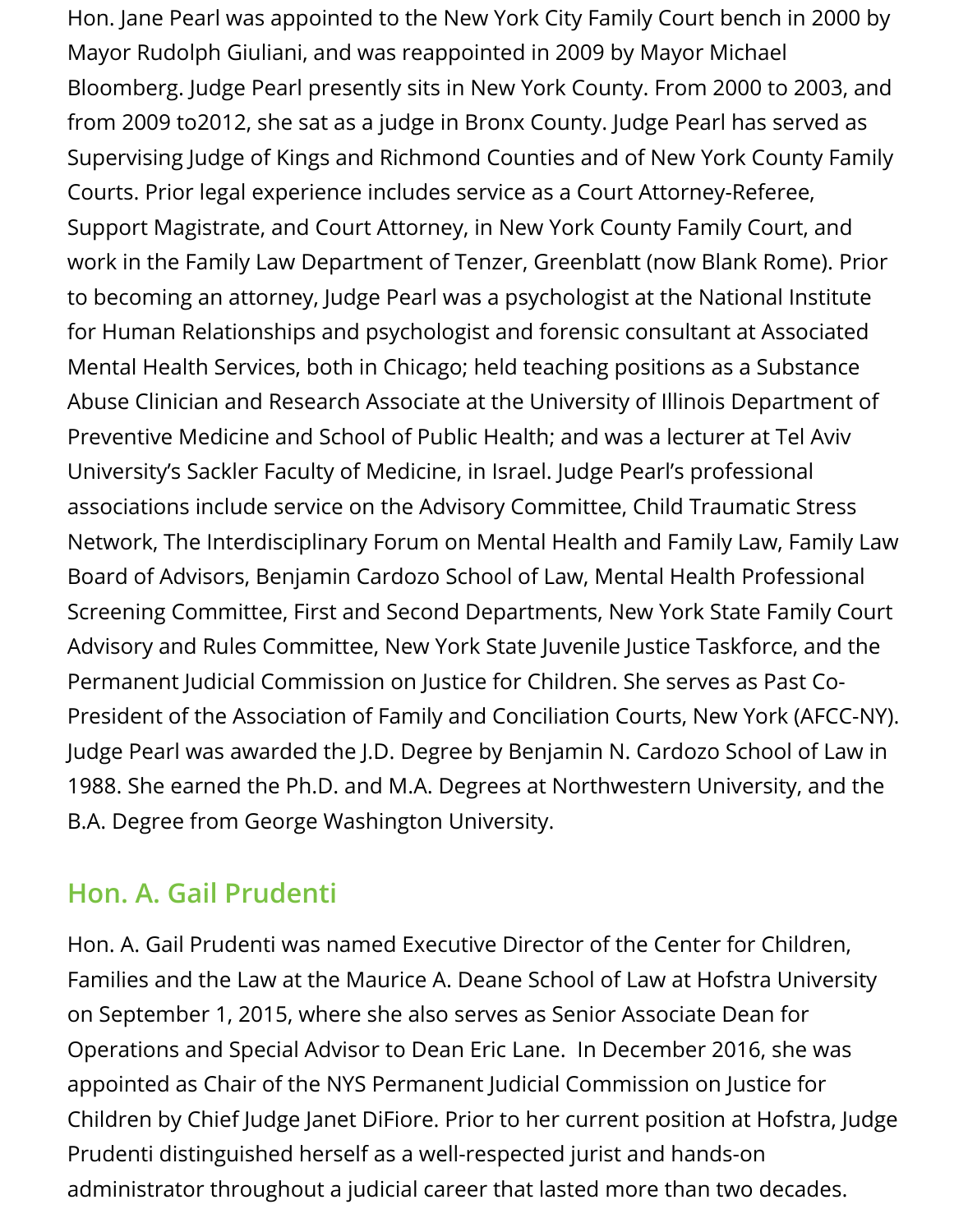Most recently, she served as the Chief Administrative Judge of the Courts of New York State, having been appointed by Chief Judge Jonathan Lippman on December 1, 2011. Prior to her appointment as Chief Administrative Judge, she served as an Associate Justice and then Presiding Justice of the Appellate Division, Second Judicial Department. Prior to her ascension to the Appellate Division, she was the Administrative Judge and Surrogate of Suffolk County. Judge Prudenti earned her law degree from the University of Aberdeen, in Scotland, which also awarded her an honorary Doctorate of Laws in 2004 and an honorary appointment as Professor in the School of Law. She graduated from Marymount College of Fordham University with honors. She lives with her husband and fellow lawyer and former Suffolk County Attorney, Robert J. Cimino, in the Village of Bellport, Long Island, NY.

#### **Maurice Robinson**

Maurice Robinson, JD, has years of professional experience mediating disputes in the family, entertainment, real estate, employment and securities law field. He is also a certified Professional in Human Resources (PHR). Prior to his position as a hearing officer for NYC's Housing Preservation and Development (HPD), he was the Mediation Manager for the Queens County Family Court Custody/Visitation program through the New York Society for the Prevention of Cruelty to Children. Maurice serves as an approved mediator on the New York Peace Institute Mediation panels, as well as a mediator in Manhattan Civil Court, Housing Court and Small Claims Court. Mr. Robinson has also participated in mediations with EEOC, FINRA, and other private organizations. As an Adjunct Professor at Seton Hall School of Law, Maurice teaches courses in Family Law and Mediation, Advanced Mediation Skills, and serves as a Supervising Attorney in the SDNY Representation in Mediation Practicum. He also coaches Seton Hall's successful ADR Competition Teams. Mr. Robinson received his J.D. from Benjamin N. Cardozo School of Law, with specializations in Mediation, Litigation, and Intellectual Property & Communications Law. He has completed the New York State Community Mediator Program, the Safe Horizon Mediator Training and Apprenticeship, and received a certificate from the Kukin Program in ADR.

# **Stephen Shainbart**

Stephen Shainbart, PhD, is a clinical psychologist in private practice in Manhattan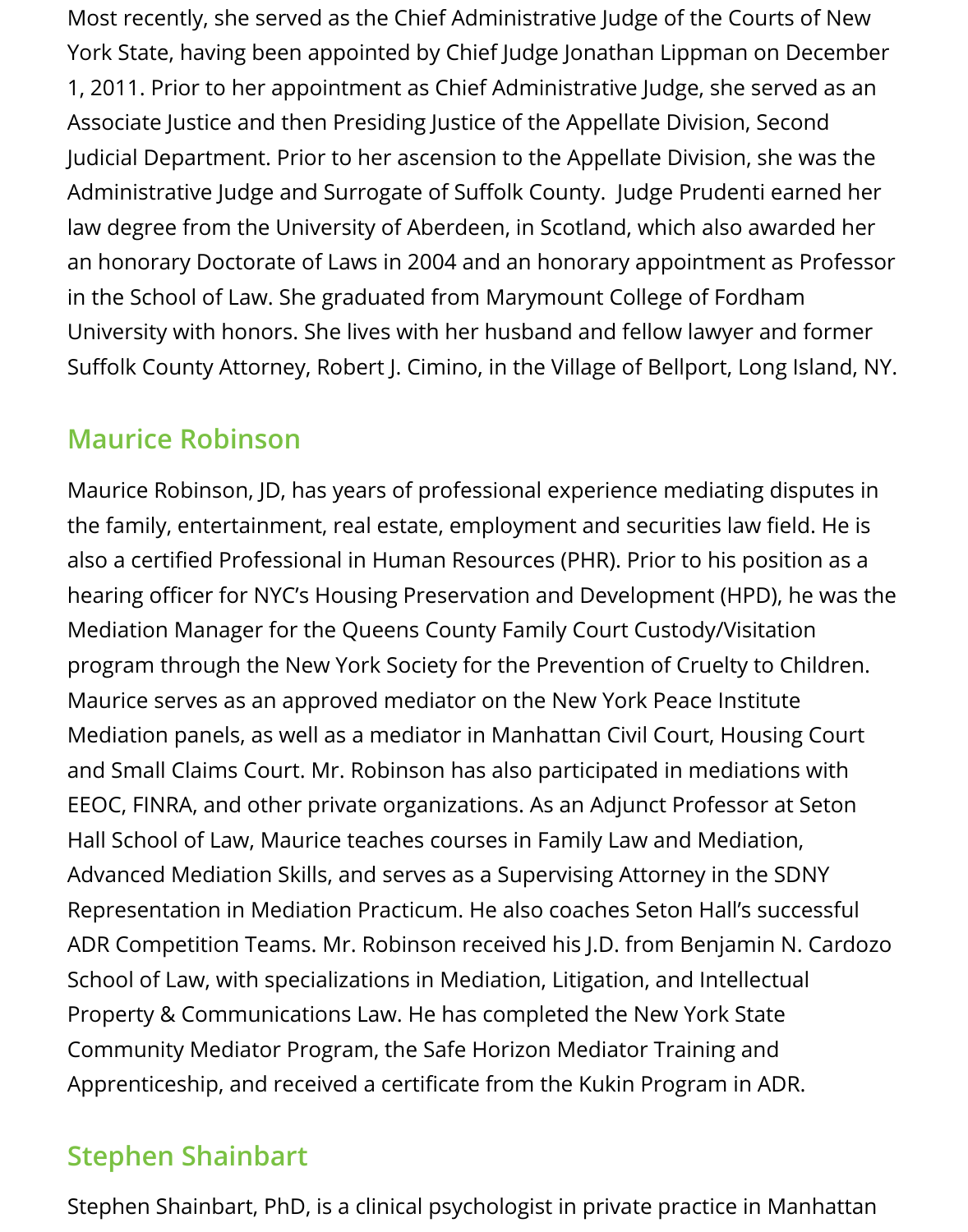who works with individuals and couples. Stephen received his certificate in psychoanalysis at the William Alanson White Institute in 2005. He is currently a supervisor of psychotherapy at the Institute for Contemporary Psychotherapy (ICP) in New York City. Stephen has been a supervisor in couples and family therapy at Yeshiva University, and a supervisor of psychotherapy trainees at the William Alanson White Institute and Pace University. Stephen is also currently a faculty member at ICP. He has training in Emotionally Focused Therapy (EFT) for couples, as well as training in divorce mediation and collaborative divorce. Stephen believes in an interactive, engaged approach with his patients. He recently co-led a divorce support group at the 92nd Street Y under the auspices of FamilyKind. Stephen is a graduate of Cornell University and earned his PhD in clinical psychology from Fordham University.

#### **Hon. Jeffrey S. Sunshine**

Hon. Jeffrey S. Sunshine, JSC, is an elected Supreme Court Justice and is the Supervising Judge for Matrimonial Matters, Supreme Court, Kings County and the Chair of the Chief Administrative Judge's Matrimonial Practice Advisory and Rules Committee. He also serves as Chair Board of Advisors of the Center for Children, Families and the Law at the Maurice A. Deane School of Law at Hofstra University where he obtained his Juris Doctor degree in 1980. Judicial Assignments: Kings County Family Court 1998-2001; Richmond County Supreme Court January 2001 – February 2003; Kings County Supreme Court since February 2003. A former President of the Brooklyn Bar Association, he served as Chair of the Family Law Section for over ten years. He is a member of the House of Delegates of The New York State Bar Association and served as the Chair of the New York State Bar Association Special Committee on Judicial Discipline from 1996 to 1998. He is also a member of numerous other Bar Associations. As a practicing attorney, he was a member of the Grievance Committee Second and Eleventh Judicial Districts and presently serves on the OCA Statewide Family Violence Task Force and the New York State Judicial Committee on Women in the Courts. In 2015, he delivered the keynote address at the Annual Meeting of the Family Law Section of the State Bar. He was the sole recipient of the 2010 annual award of the New York Chapter of the American Academy — Matrimonial Lawyers. In 2009, he received the "In the Trenches Award" from the Lawyers Committee Against Domestic Violence. In 2005,